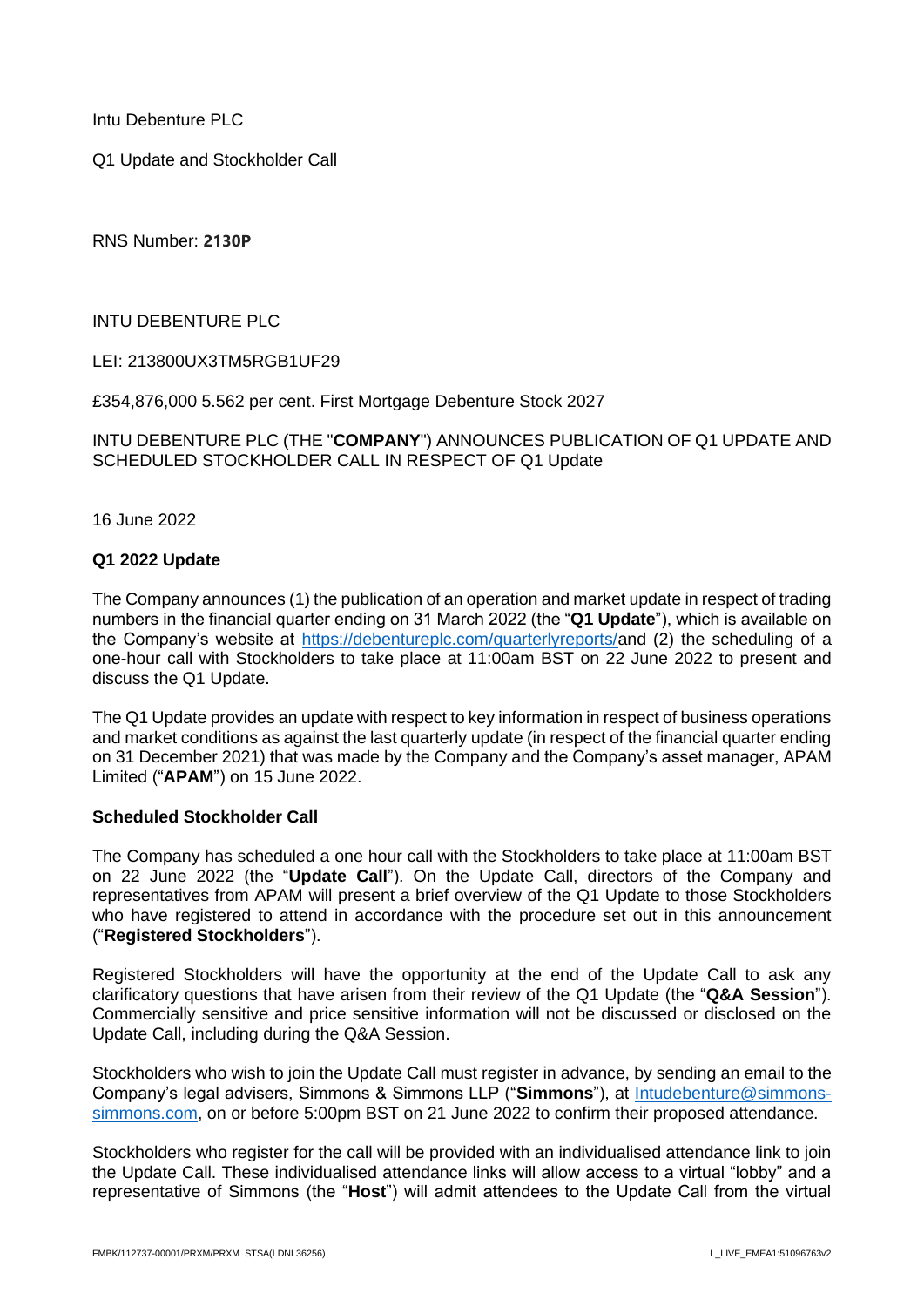"lobby". The Company may require proof of holdings in the Stock (in form and substance satisfactory to the Company) prior to providing the individualised attendance link.

In the interests of ensuring a productive call with interested parties, only one attendee per individualised attendance link will be admitted from the virtual "lobby" to the Update Call. Therefore, if multiple members of a Stockholder's organisation wish to attend the Update Call, it is imperative that each individual contact Simmons & Simmons LLP, at the above email address, directly to receive their own individualised registration link.

Prior to the commencement of the Q&A Session at the end of the Update Call, all attendees, other than the Company and APAM presenters, will be muted. A hand-raised function during the Q&A Session will enable individual attendees to be unmuted by the Host in order to ask their clarificatory questions in relation to the Q1 Update. The Host reserves the right to mute any participant at any time in order to ensure a productive and orderly meeting.

The Update Call will be recorded. For the purposes of the recording of the Update Call, attendees asking questions will be expected to announce themselves and their organisation.

The Company will continue to keep Stockholders notified of any relevant developments in accordance with applicable law and regulation.

Capitalised terms used in this announcement and not otherwise defined shall have the meanings given to them in the Supplemental Trust Deed dated 30 July 2020 and the trust deed dated 5 October 2006 (as amended and supplemented from time to time and together with the Supplemental Trust Deed, the "**Trust Deed**") constituting the Stock and made between the Company, the Charging Subsidiaries (as defined in the Trust Deed), and The Law Debenture Trust Corporation p.l.c. (the "**Trustee**"), unless the context otherwise requires.

**Please note that the Trustee has not been involved in the preparation or formulation of the Q1 Update, this announcement or any announcement in respect of the Q1 Update and will not be participating in the Update Call and expresses no views or opinions on the Q1 Update or this announcement. Stockholders are advised to take their own legal, financial and/or tax advice in relation to the matters discussed on the Update Call and the Q1 Update.** 

Stockholders should contact the following for further information:

## **Company**

Simmons & Simmons LLP **Citypoint** 1 Ropemaker Street London EC2Y 9SS United Kingdom

Email: intu@simmons-simmons.com

Attention: James Taylor

## **Registrar**

FMBK/112737-00001/PRXM/PRXM STSA(LDNL36256) 2 L\_LIVE\_EMEA1:51096763v2 Link Group PXS 1 Central Square 29 Wellington Street